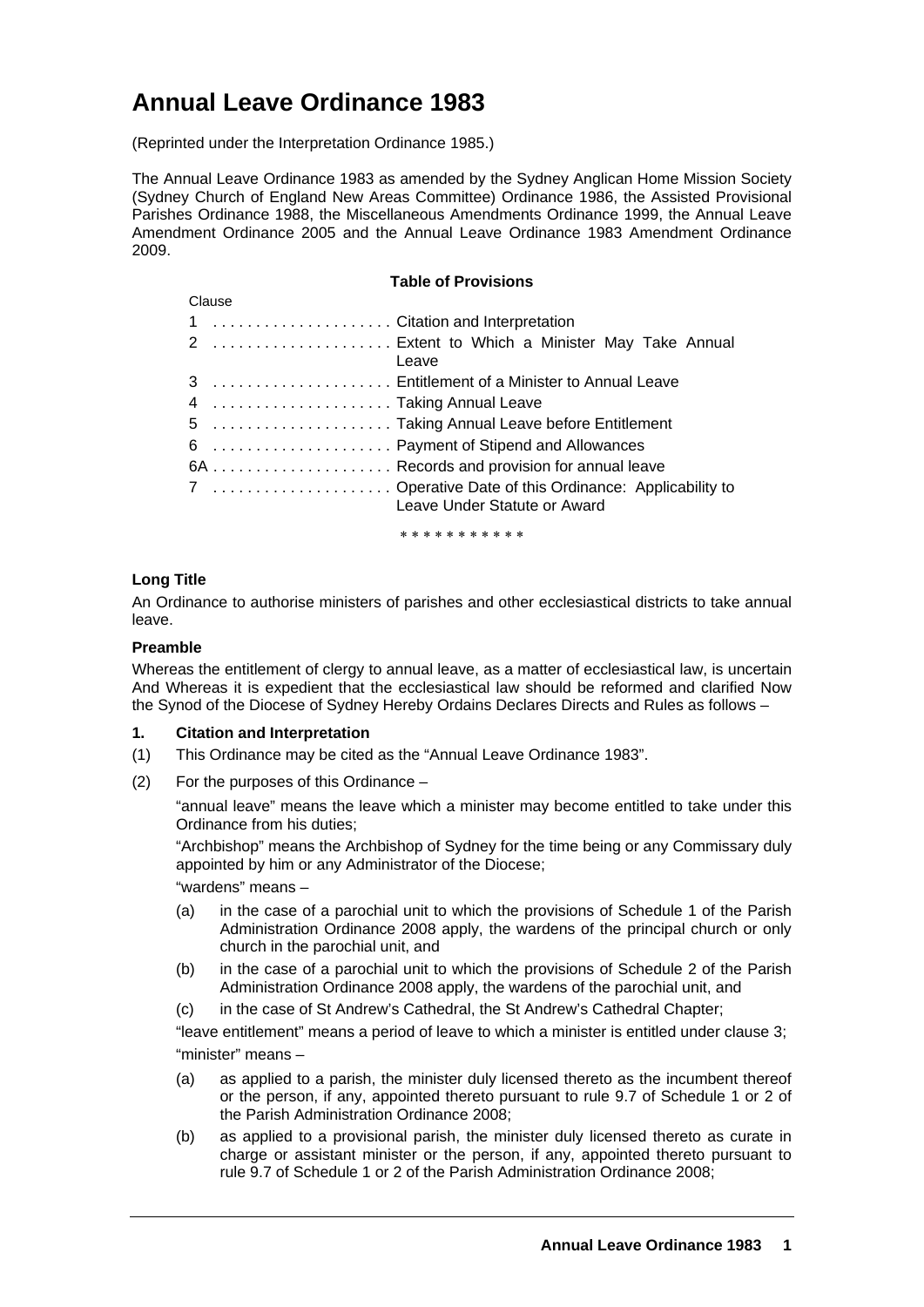- $(c)$  ....
- (d) as applied to St. Andrew's Cathedral, the Dean thereof;
- (e) as applied to a church situated within the Diocese but not situated in any parochial unit, the minister licensed to officiate thereat;

and includes a person licensed as a curate or as an assistant minister, and not being a person referred to in subparagraph (b) of this definition.

"parochial unit" means a parish, provisional parish or recognised church.

"regional archdeacon" means –

- (a) the archdeacon of the region in which is situated the parochial unit to which the minister is licensed, and
- (b) in the case of the Dean and any minister referred to in paragraph (e) of the definition of "minister" - the Archbishop.

# **2. Extent to Which a Minister May take Annual Leave**

Subject to the terms of this Ordinance, a minister may take annual leave each year –

- (a) to the extent that he may, at the time when he takes such leave, have leave entitlement; and
- (b) to such further extent that he may be authorised to take leave pursuant to clause 5.

# **3. Entitlement of a Minister to Annual Leave**

(1) Subject to this clause, a minister shall be entitled to leave at the rate of 4 weeks in respect of each period of 52 weeks during which he shall have been licensed to or shall have regularly officiated in any parochial unit or in respect of a church which is not situated in any parochial unit.

(2) No leave entitlement under this Ordinance shall accrue in respect of any period prior to the 1st January 1984.

- (3) Leave entitlement shall accrue from day to day.
- (4) Leave in excess of entitlement may be taken by a minister with the consent of at least two wardens provided that all reasonable efforts have been taken first to consult with the third warden at the time consent is given.
- (5) A minister may take additional leave for the purpose of attending a session of the Synod of the Diocese to which the minister is summoned without the consent of the wardens.
- (6) The Standing Committee may make guidelines from time to time as to the activities that a minister may engage in or undertake which, if engaged in or undertaken by the minister, should be taken during a period of annual leave or additional leave approved under subclause (4).

## **4. Taking annual leave**

(1) Usually, a minister should take any annual leave to which he or she is entitled within 2 years of the date upon which the leave entitlement accrued. A minister should not delay taking annual leave beyond 2 years of the date upon which the leave entitlement accrued without prior consultation with the wardens. If the minister delays taking leave beyond that date, the regional archdeacon, at the request of the wardens and by written notice to the minister, may direct that such leave be taken during the period specified in the notice. During such period, the minister will be taken to be on annual leave.

- (2) A minister may only take annual leave
	- (a) after consultation with the wardens, and
	- (b) if suitable arrangements have been made for another person to perform the minister's duties in his or her absence.

(3) The regional archdeacon may waive or amend the application of subclause (2) to the taking of leave by a particular minister.

## **5. Taking Annual Leave before Entitlement**

The regional archdeacon may authorise the minister to take annual leave before the minister has become entitled thereto.